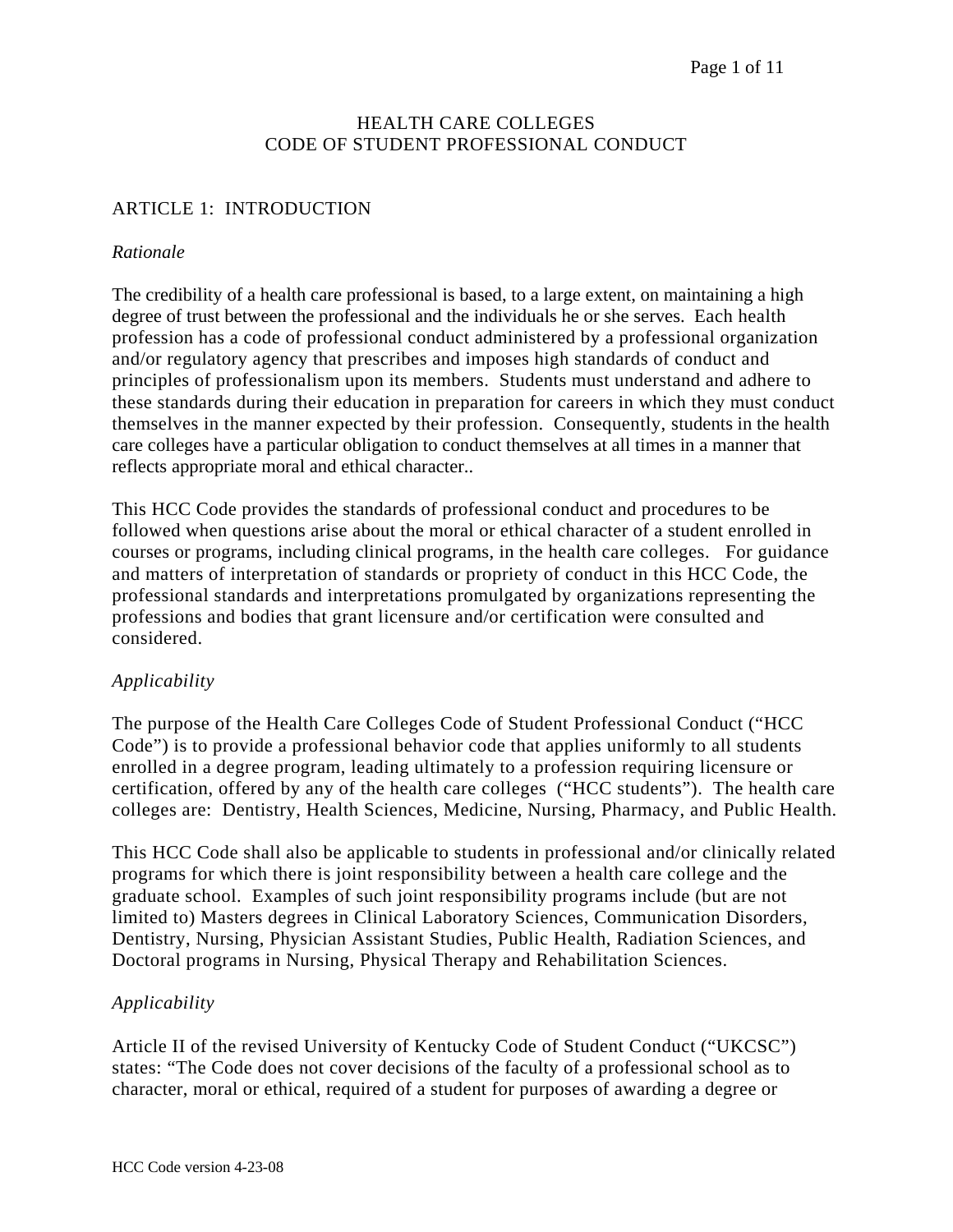certificate, or for continuation as a candidate for such degree or certificate." The jurisdiction of this HCC Code extends to the commissions of acts on- or off- campus that reflect adversely on the moral and ethical character of the enrolled HCC student, independent of whether or not such acts are judged to be violations of the UKCSC.

#### ARTICLE 2: STANDARDS

A health care college student shall be expected to adhere to accepted standards of professional practice.

All health care college students must possess the qualities of appropriate professional moral and ethical character. Each student must apply these standards to his or her academic career as well as his or her professional career. A student's continued enrollment shall depend on the student's ability to adhere to recognized standards of professional practice and conduct. The standards are drawn from the duly legislated practice acts of the professions that have educational programs in the health care colleges of the University.

Violation of one or more of the standards shall be sufficient grounds for the dean of the appropriate health care college to initiate a review of the status of the student's continued enrollment in courses or programs of the College.

### ARTICLE 3: PROHIBITED CONDUCT

This Article summarizes a representative, but non-comprehensive, list of violations of this HCC Code that are punishable, disciplinary offenses. The list includes items specific to the training programs of the health care colleges as well as those in the UKCSC. Some overlap among items is to be expected. At a minimum, health care college students shall avoid the following:

- 1. All offenses enumerated under the UKCSC to the extent that the violation reflects adversely on the student's professional moral and ethical character.
- 2. Misappropriation and/or illegal use of drugs or other pharmacologically active agents.
- 3. Any condition or behavior that may endanger clients, patients, or the public, including failure to carry out the appropriate or assigned duties, particularly when such failure may endanger the health or well-being of a patient or client.
- 4. Behavior or action that deceives, defrauds, or harms the public and/or the public's perception of the profession.
- 5. Falsifying or, through negligence, making incorrect entries or failing to make essential entries in health records.
- 6. Deliberate deception of a patient or client through failure of the health care college student to identify his or her student's status unequivocally to the patient.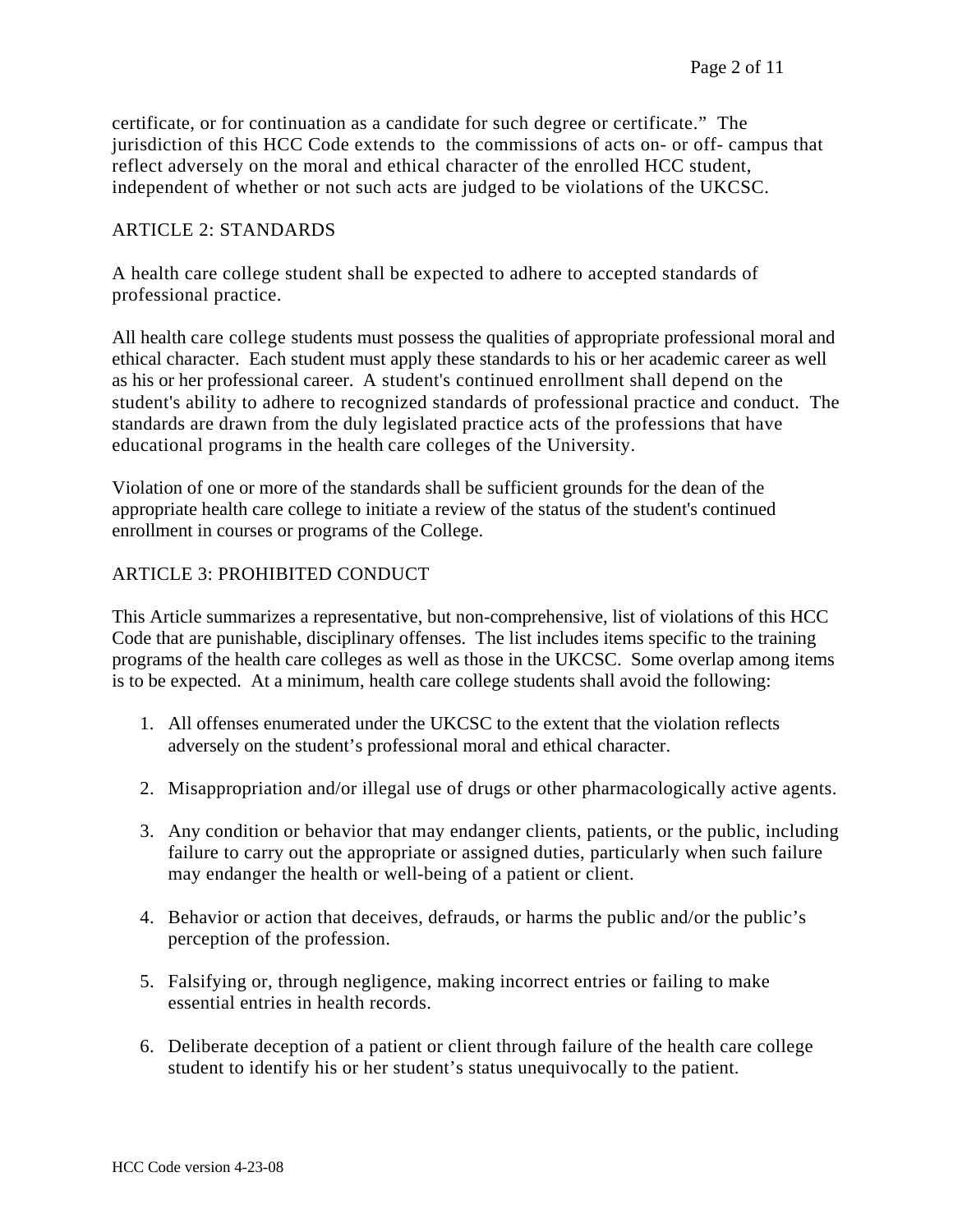- 7. Failure to maintain client or patient confidentiality including failure to follow HIPAA standards.
- 8. Obtaining any fee by fraud or misrepresentation.
- 9. Removal or suspension from any clinical setting by appropriate administrative authority for unprofessional conduct.
- 10. Commission of any act that has the effect of bringing the health care college student, the University, or the student's intended profession into disrepute. These include, but are not limited to, any departure from or failure to conform to the standards of acceptable and prevailing professional practice, and any departure from or failure to conform to the principles or code of ethics recognized by the licensing, certifying, or professional association or agency of the health care college student's intended profession.
- 11. Use of communication systems in whatever form in an intimidating, harassing, or illegal manner, or in a manner designed to interfere with or disrupt the educational process.
- 12. Any course of conduct, act, or omission that would be considered unprofessional conduct as a basis for discipline under the professional standards applicable to the profession for which the health care college student is in training.
- 13. Failure to report a felony conviction pursuant to Article 4 in this HCC Code.

### ARTICLE 4: STUDENT'S OBLIGATIONS

A student who is subject to the jurisdiction of this Code shall report to the dean of the applicable professional college, prior to enrollment in classes for a semester, if the student has been convicted of a felony crime. Further, during the academic year, a student shall notify the dean of any felony conviction within ten days of such conviction. Failure to make a timely notification under this Article shall be a violation of the "Prohibited Conduct" section of this Code.

#### ARTICLE5: JURISDICTION

A health care college student enrolled in a course or program in a health care college shall be subject to the jurisdiction of this HCC Code, the UKCSC, and the Selected Rules of the University Senate of the University of Kentucky (hereinafter Selected Rules). If a violation of the UKCSC and also one or both of the other above referenced codes or rules allegedly has been committed in the same set of circumstances or facts, the dean of the health care college in which the student is enrolled and the University's Dean of Students or Academic Ombud, as applicable, will consult, investigate the circumstances at issue, and pursue the case in accordance with the appropriate procedure(s) and authorities.

A decision taken by a dean of a health care college under this HCC Code shall not preclude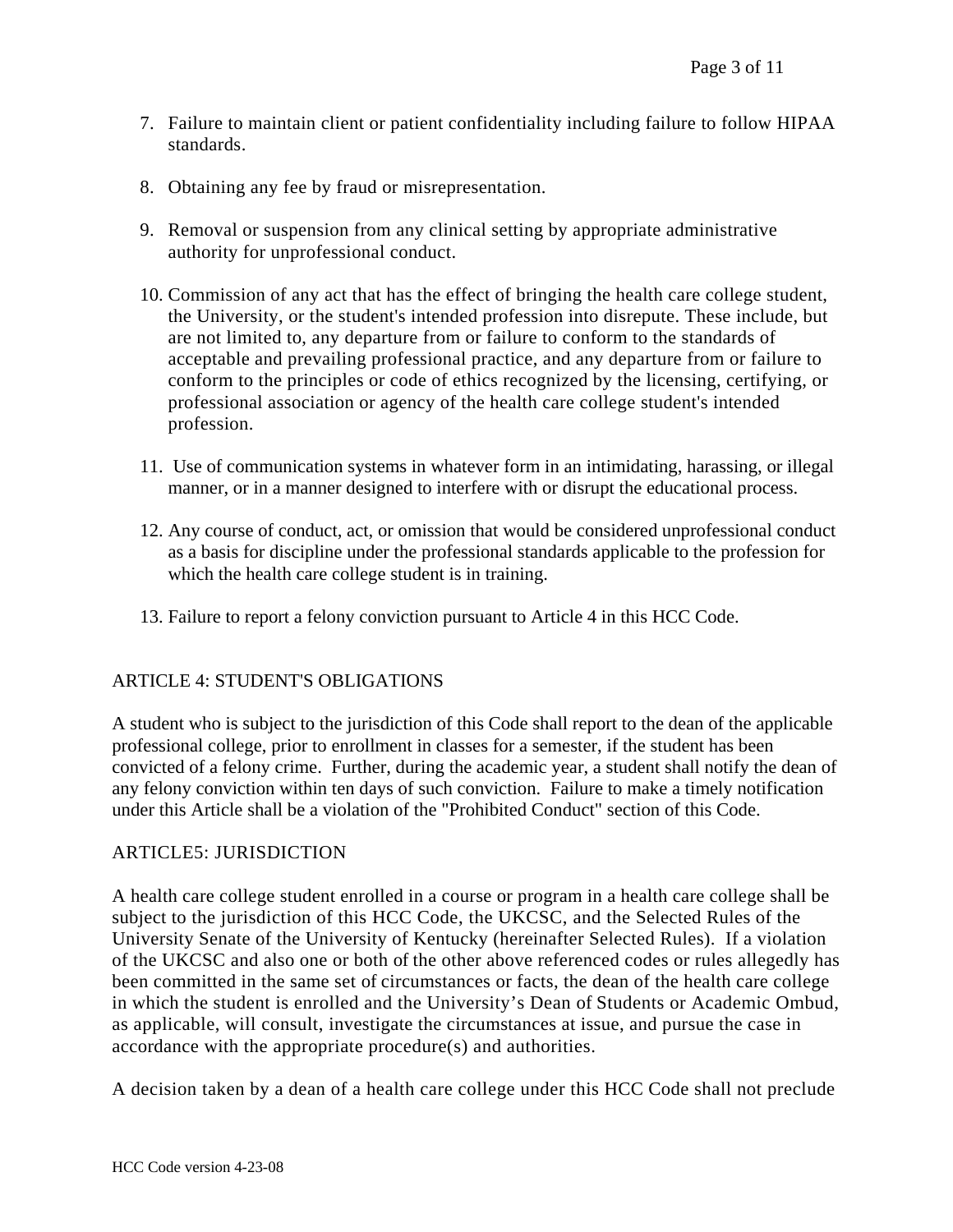or be precluded by any action for which the health care college student may be liable for the same or a related offense under the UKCSC, the Selected Rules, or behavioral standards that may have been established in any specific course.

A decision taken by a dean of a health care college under this Code shall not preclude any action by legal authorities outside the University.

## ARTICLE6: ADMINISTRATIVE PROCESS AND SANCTIONS

### *Preliminary Meeting with the Dean*

When a dean of a health care college, after an appropriate, preliminary investigation into an alleged violation of the standards, believes a health care college student has committed a violation of the prohibited conduct, the dean shall notify the student by first class mail that the student is charged with one or more specific violation(s). A student accused of violations of this HCC Code is subject to an informational meeting with the dean of the student's college or authorized designee. When a student fails to respond to proper notification of an informational meeting or fails to attend a scheduled meeting within the specified period, the dean or authorized designee may deem that the student has denied responsibility for the pending charges and refer the matter to the hearing committee chair to convene a hearing panel.

At the informational meeting, the accused student will be asked to state whether s/he is "responsible" or "not responsible" for the alleged violation during the informational meeting. The student shall not be compelled to give testimony that might tend to be incriminating and a student's refusal to do so shall not be considered evidence of guilt. Information obtained from the student during this informal meeting is confidential and inadmissible in any disciplinary hearing of the University except in cases where the student withdraws his/her admission of responsibility or refuses to comply with the sanction proposed by the dean.

When a student accepts responsibility for an alleged violation, the dean or authorized designee shall counsel the student and outline proposed disciplinary action as defined in the section on *Sanctions* below of this HCC Code. When a student denies responsibility for an alleged violation or withdraws from or refuses to comply with the proposed sanction, the dean or authorized designee shall forward the reports and evidence concerning the case to the hearing committee chair to convene a hearing panel.

### *Hearing Committee and Procedures*

At the beginning of each academic year, the dean of each health care code shall appoint eighteen (18) members to serve on a college hearing committee, consisting of ten (10) college faculty members, at least six (6) of whom teach in patient-care settings and none of whom has an administrative appointment in the college, and eight (8) students in good standing who have completed two years of their professional degree requirements and whose names are among those provided by the college's Student Advisory Council or equivalent body. The dean shall designate a hearing committee chair and alternate chair from among the faculty appointees. The alternate chair will serve as chair in the chair's absence.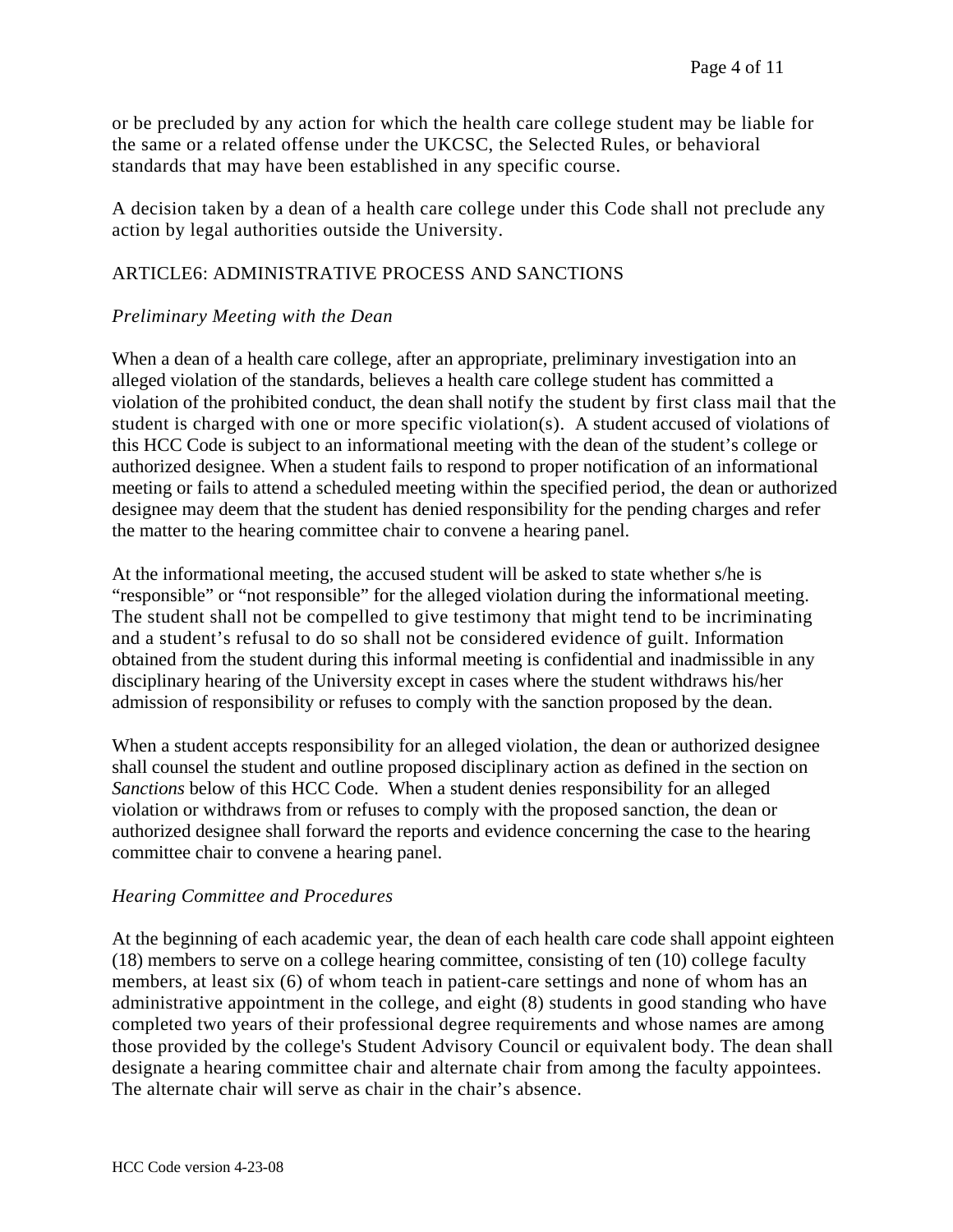- 1. The chair, or alternate chair in the chair's absence, shall appoint a hearing panel with representation from the following groups among the hearing committee membership:
- a. Three faculty members, at least two (2) of whom teach in a patient-care setting, and none of whom has a current academic or supervisory relationship with the student;

- 2. The chair, or alternate chair in the chair's absence, shall:
- a. convene the hearing panel within fifteen (15) working days of the dean's receiving the student's written request for a hearing;
- b. obtain but not share the previous disciplinary record, if any;
- c. conduct the hearing but not participate as a voting member of the hearing panel except to cast a tie-breaking vote;
- d provide the dean with a report of the hearing panel's actions, findings and recommendations.
- 3. A meeting with at least four (4) members of the committee present shall constitute a quorum of the panel. The chair or the alternate chair must be present for the hearing panel to conduct its business.
- 4. The hearing committee chair shall establish procedural rules that shall ensure the orderly conduct of the panels' functions. The chair shall maintain a record of the hearing panel's proceedings and, at the appropriate time, forward the record to the Dean of Students, who shall determine its proper disposition.
- 5. The standard that shall be applied in all cases brought before a hearing panelis that a finding of responsibility requires that the preponderance of the evidence against the accused student in the majority opinion of a panel warrants the finding.
- 6. A student shall be guaranteed the following rights in all proceedings of a hearing panel:

 a. The student shall have the right to a fair and impartial hearing in all proceedings of any hearing panel.

 b. The student shall not be compelled to give testimony and refusal to do so shall not be considered evidence of responsibility for an alleged violation.

 c. The student shall be informed in writing of the reasons for appearance before any hearing panel and given sufficient time to prepare for the appearance.

d. The student shall be entitled to receive, upon written request, a copy of all rules and procedures governing the hearing panel at least 72 hours prior to appearance before the panel.

<sup>.</sup>  b. Two students.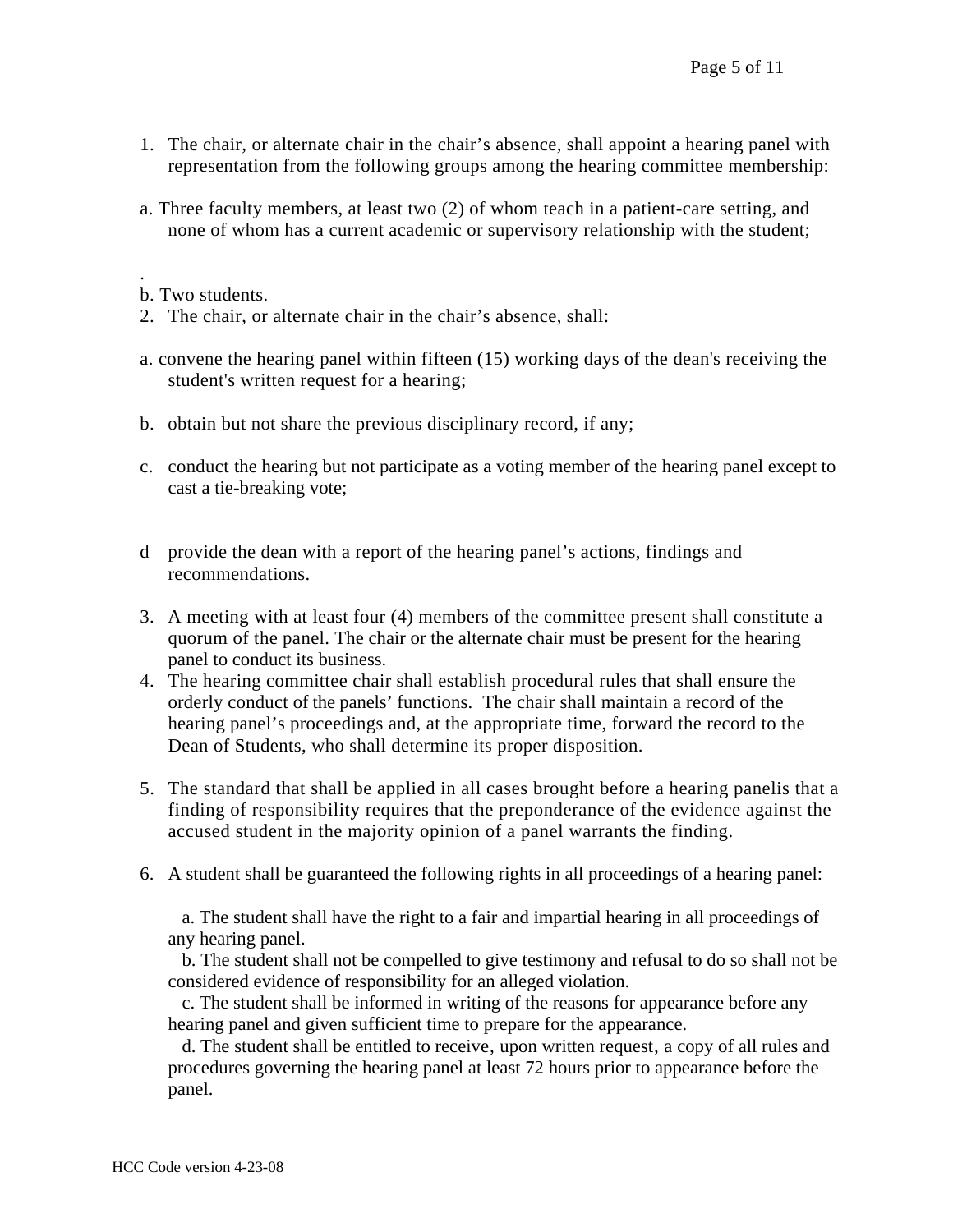e. The student shall have the right to hear and question all witnesses and present witnesses of the student's choice.

- f. The student may be present, if he or she desires, to listen to all individuals called by the Committee as part of its actions. The student may be assisted by one advisor. The role of the advisor shall be limited to providing advice to the accused student. Even if accompanied by an advisor, an accused student shall personally respond to inquiries from the hearing panel chair or panel members. In consideration of the limited role of an advisor, and of the compelling interest of the college to seek an expeditious conclusion to the matter, a panel hearing shall not, as a general practice, be delayed due to the unavailability of an advisor.
- g. The student may request that any member of a hearing panel be disqualified on the ground of personal bias.
- h. The student shall have access to the record of the hearing.
- i. The student shall be notified by the chair of hearing panel's composition with sufficient time before the date of the hearing to permit the student to identify any member of the panel who in the opinion of the student has a conflict of interest and recommend the member be recused. The chair shall have the authority to exclude any hearing panel member whom the chair determines has a conflict of interest or the appearance of a conflict of interest with a case.
- 6. The hearing may be open or closed, according to the accused student's choice as specified in the student's request for a hearing.
- 7. The hearing panel's meeting(s) will be recorded.
- 8. The hearing panel shall reconvene in a supplemental proceeding, not attended by the student and/or his or her advisor, to discuss and determine whether or not a violation of this HCC Code has occurred and if so, to recommend sanction(s). The college's Office of Student Affairs or equivalent will obtain past records of offenses from the University Registrar and the Dean of Students. The information obtained shall be shared with the hearing panel chair, if the student is found responsible for a violation of this HCC Code. Both the accused and the complainant may submit relevant evidence or make relevant statements regarding the appropriateness of a specific sanction.
- 9. The student shall enjoy all other rights specified at the time of notification of charges, cited above.

### *Reporting Procedures*

Written, hard-copy communication is preferred.

Electronic mail (e-mail) is an accepted official form of written communication in the health care colleges. E-mail may be used to communicate information regarding this HCC Code.. E-mail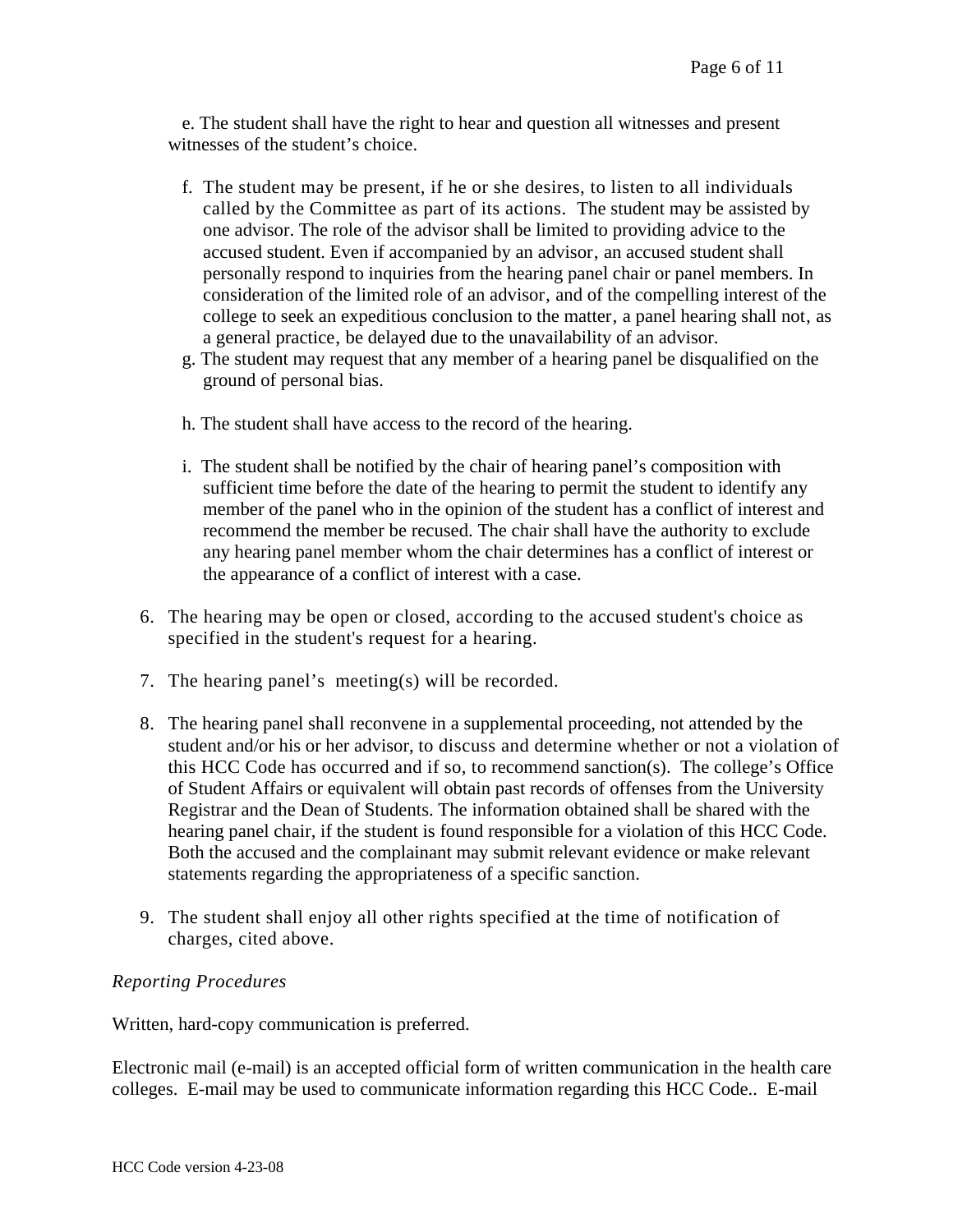correspondence between members of the hearing panel and other necessary parties regarding a case under consideration should be discouraged.

#### *Hearing Committee Report*

At the conclusion of its deliberations, the hearing panel shall provide a written report to the dean within seven (7) working days that summarizes whether or not a violation of the standards has occurred. If the hearing panel determines that a violation has occurred, it shall recommend an appropriate sanction to the dean in its written report. If the hearing panel determines that insufficient evidence exists to conclude that a violation of the standards has occurred, it shall also notify the dean in writing of this finding.

#### *Role of the Dean*

The dean shall accept and shall not reverse the determination of the Hearing Committee as to whether or not a violation of the standards occurred. The dean shall, however, have considerable latitude in implementing the sanctions recommended by the Hearing Committee. The dean may impose a sanction that is less than, the same as, or greater than that recommended by the Committee. The dean shall notify the student in writing by first class mail of the decision within seven (7) working days following the receipt of the Committee's report. The dean's decision shall be final unless appealed by the student.

#### *Sanctions*

All disciplinary sanctions imposed upon students are cumulative in nature and shall be recorded in the student's disciplinary record, which shall be housed in the Office of the Dean of Students. All prior disciplinary actions noted in a student's file may be used in subsequent cases of code violations committed by that student and may result in more severe consequences than would otherwise have been the case.

Sanctions imposed by a dean for violation(s) under this Code shall include one or more of the following:

- 1. a written warning, including statements on expectations for future professional conduct and consequences if a subsequent violation of prohibited conduct occurs;
- 2. a requirement that the student accede to sanctions such as but not limited to restriction of access to specific areas of campus, , monetary reimbursement, public or community service, research projects, compulsory attendance at education programs, compulsory psychiatric/psychological evaluation and counseling, such as alcohol and drug counseling;
- 3. suspension from a college or suspension from that college's courses or programs for a defined period;

.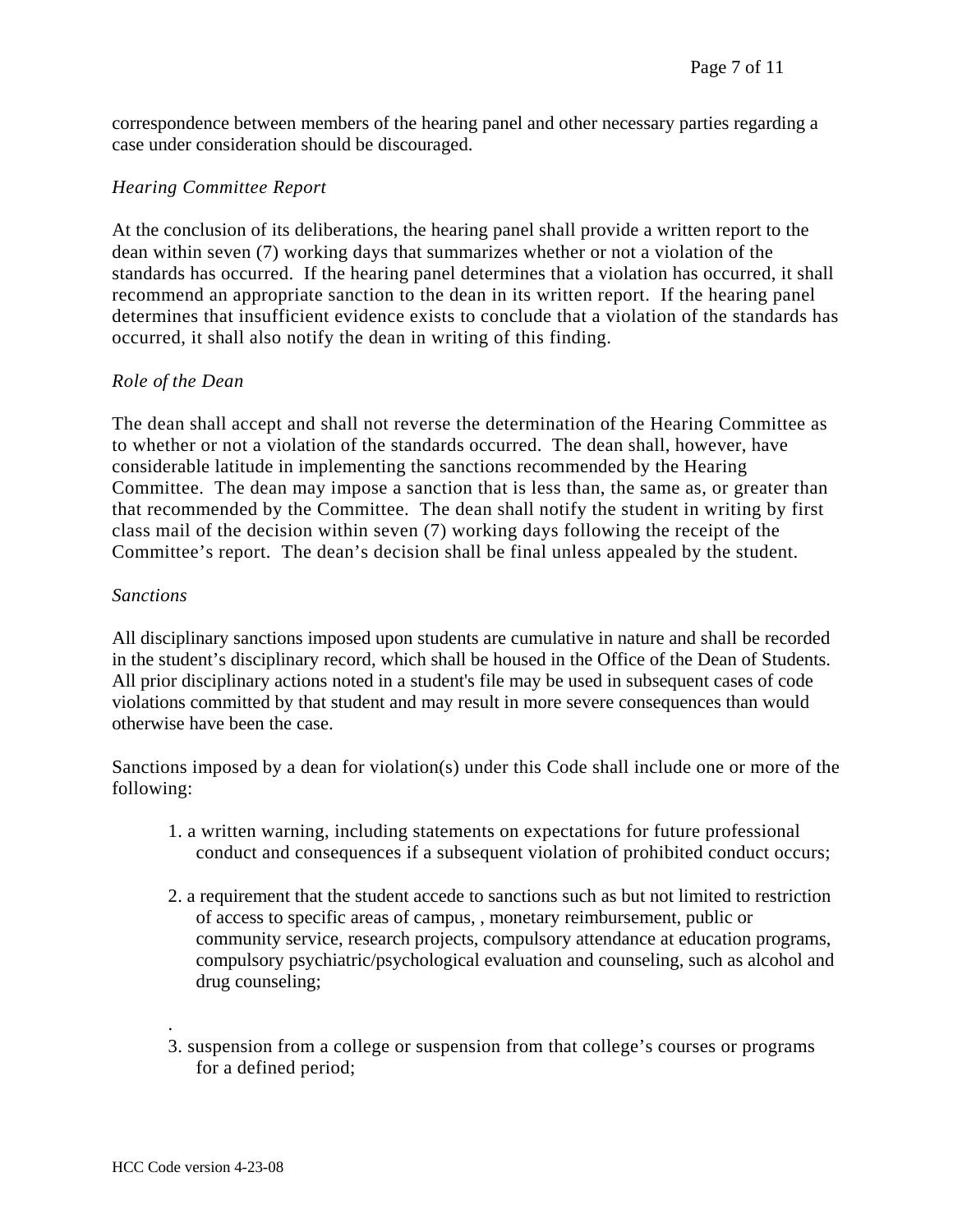- 4. dismissal from a college with possible readmission under conditions specified at the time of dismissal and with specified approval of the appropriate college committee and dean at the time of readmission; and
- 5. termination as a student and/or candidate for professional degree or certificate without the possibility of readmission to that college.

### ARTICLE7: APPEAL

A student who is found responsible for a violation of this HCC Code and is sanctioned with suspension, dismissal or termination from the health care college in which the student is enrolled may appeal in writing to the chair of the HCC Code Appeals Board (herein HCCAB). The written appeal shall be submitted to the chair or postmarked, if mailed to the chair, within seven (7) working days of the receipt of the decision rendered by the college dean.

 The written appeal shall clearly state the reason for appeal. Acceptable reasons for an appeal are an assertion and evidence that:

- 1. Due process rights have been violated through the HCC Code hearing process;
- 2. The sanction is inappropriate for the infraction for which the student was found responsible; or
- 3. There is information that was unavailable at the time of the original hearing which would alter the determination of responsibility, or which would alter the sanction.

#### HCC Appeals Board

A. Jurisdiction

The Health Care Colleges Appeals Board shall hold appellate jurisdiction over students matters involving alleged violations of the HCC Code, except that if the HCCAB hearing panel, by majority of those present, decides the student's rights have been substantially violated, the HCCAB hearing panel has original jurisdiction on the issue of responsibility.

- B. Composition of the Health Care Colleges Appeals Board
	- 1. The HCCAB shall consist of twenty-five (25) members from the health care colleges, comprised of fifteen (15) faculty members, at least ten (10) of whom teach in patient-care settings and none of whom has an administrative appointment in the college, and ten (10) students in good standing who have completed two years of their professional degree requirements and whose names are among those provided by the college's Student Advisory Council or equivalent body, and a hearing officer who shall be the chair.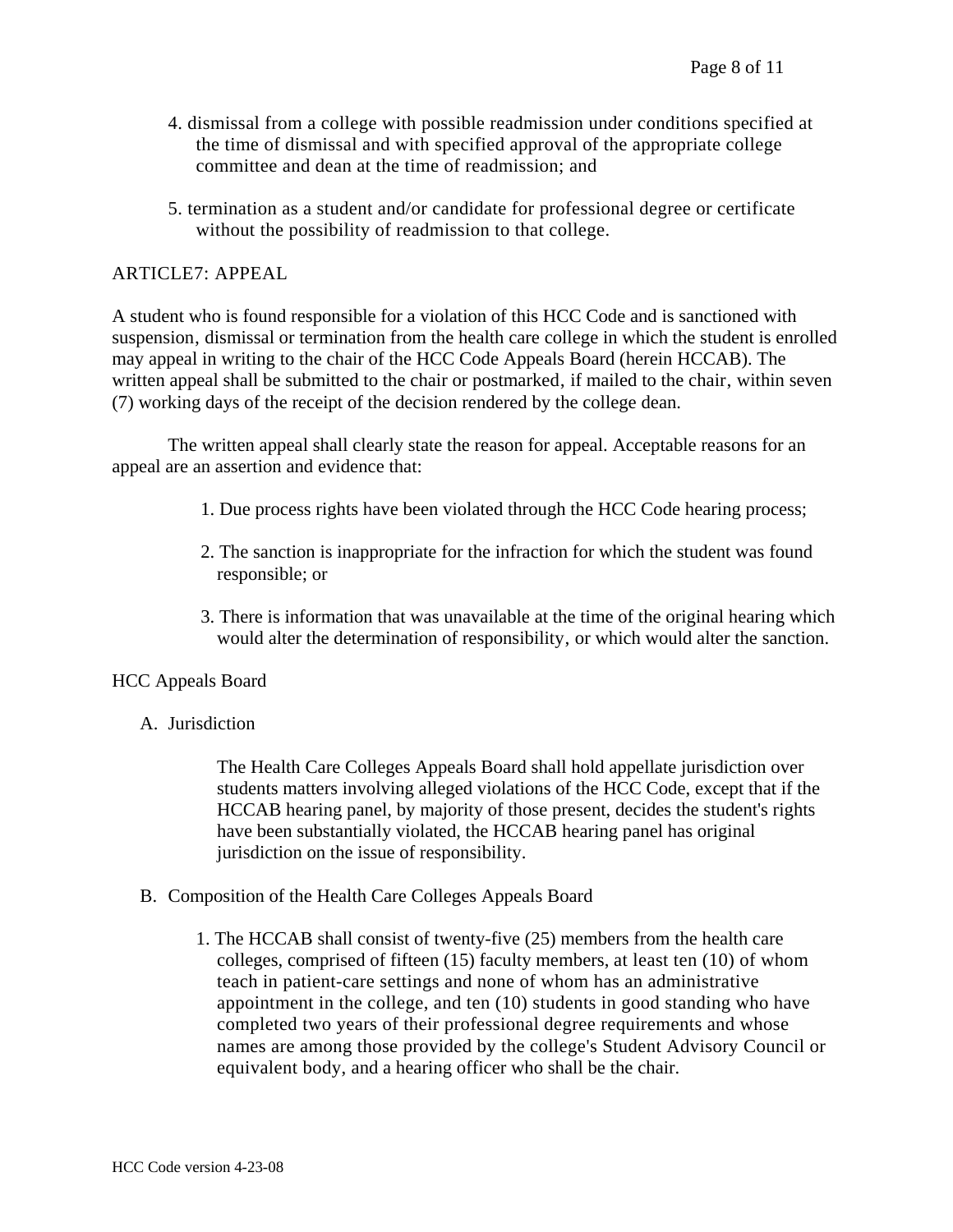- 2. A hearing panel of the HCCAB shall consist of nine (9) members, at least five (5) of whom are faculty members, at least one (1) of whom is a student, and a hearing officer, who shall be the chair. No member of an HCCAB hearing panel may serve on the college hearing panel and the HCCAB hearing panel in the same case.
- 3. A quorum of the hearing panel for the conduct of business will be seven (7), at least five (5) faculty members (exclusive of the hearing officer) and at least one (1) student. The hearing officer must be present for the hearing panel to conduct its business.
- C. Appointments to the Health Care Colleges Appeals Board
	- 1. The Hearing Officer

The hearing officer shall be the chair of the hearing panel and shall be a person with training in the law appointed by the Provost for a three-year term, subject to reappointment. The term shall begin on September 1, and end August 31. The hearing officer shall establish a written set of procedures for the conduct of HCCAB hearings, which is consistent with the policies enumerated in Article I, Section 7 of the UKCSC. The hearing officer shall convene and preside at all meetings of the hearing panel, but does not vote as a member of the hearing panel except to cast a tie-breaking vote. All questions of the law, either substantive or procedural, and all procedural questions shall be addressed to and ruled upon by the hearing officer. The hearing officer shall have the authority to exclude any hearing panel member whom the hearing officer determines has a conflict of interest or the appearance of a conflict of interest with a case.

- 2. The Student Members
	- (a) The student membership of the HCCAB shall be appointed to one-year terms, subject to reappointment. Their terms shall begin May 1 and end April 30.
	- (b) The student membership shall consist of six (6) professional students and two (2) graduate students. The student members must be full-time students currently enrolled in a health care college, have been in residence at least two years and be in good academic and disciplinary standing.
	- (c) The Provost shall appoint student members to the HCCAB from the recommendations submitted by the Student Government Association and deans of the health care colleges. Four (4) student members shall be appointed from those names submitted by the Student Government Association and four (4) members from those names submitted by the college deans, totaling eight (8) student members.
- 3. The Faculty Members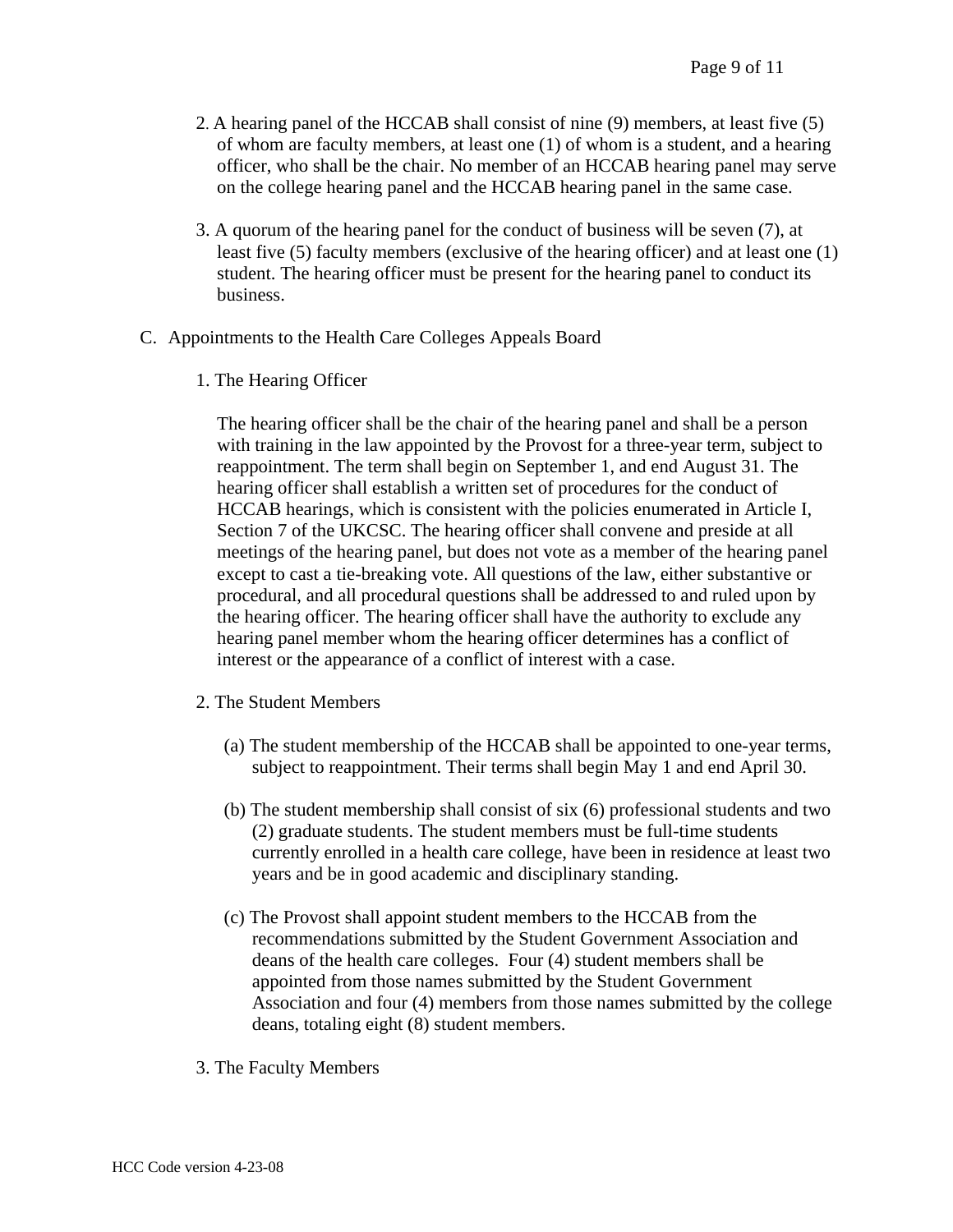Faculty members of the HCCAB shall be appointed to staggered three-year terms by the Provost upon the recommendation of the Senate Council. All terms shall begin on September 1 and end on August 31. To minimize the possibility of a conflict of interest, faculty members with primary administrative appointments (more than fifty percent of their assignment allotted to administration) shall not be appointed to the HCCAB.

- 4. Temporary Appointments
	- (a) If a sufficient number of the members of the HCCAB are not present or have been determined by the hearing officer to have a conflict of interest or the appearance of a conflict of interest at any time when that Board has duties to perform, the Provost or, in the Provost's absence, the Executive Vice President for Health Affairs, shall make such temporary appointments as are necessary to ensure that the required number of members are present. Such temporary appointments need not be preceded by the recommendations otherwise provided herein. However, in no case shall a faculty member replace a student member or a student member replace a faculty member.
	- (b) If, at any time, in the judgment of the hearing officer, there are sufficient cases pending before HCCAB that it is unlikely that the pending cases can be processed within the time prescribed, the hearing officer shall notify the Provost of that fact. The Provost may, in accordance with the above provisions of the HCC Code, activate additional boards and appoint a hearing officer for each such additional board, or appoint additional boards and hearing officers for designated cases and time periods.
	- (c) The authority, jurisdiction, and range of possible actions of, and the guaranteed rights of an accused person before any special board or panel appointed or activated under the terms of (a) or (b) above shall be the same as those applicable to the regularly constituted board or panel.
- D. Disposition of Cases Authority

The HCC Appeals Board shall render a prompt decision after receipt of the appeal. The HCC Appeals Board may uphold the decision of the hearing officer or modify the decision by reducing or increasing the level of sanctions imposed and/or modifying any terms and conditions of the initial sanctions. The imposition of sanctions shall be deferred during the review unless, in the discretion of the Vice President for Student Affairs or authorized designee, the continued presence of the student on the campus poses a substantial threat to him/herself or to others, or to the stability and continuance of normal University functions. Decisions of the HCCAB are final.

### ARTICLE 8: DISCIPLINARY FILES AND RECORDS

The record of disciplinary cases will be maintained in the Office of the Dean of Students